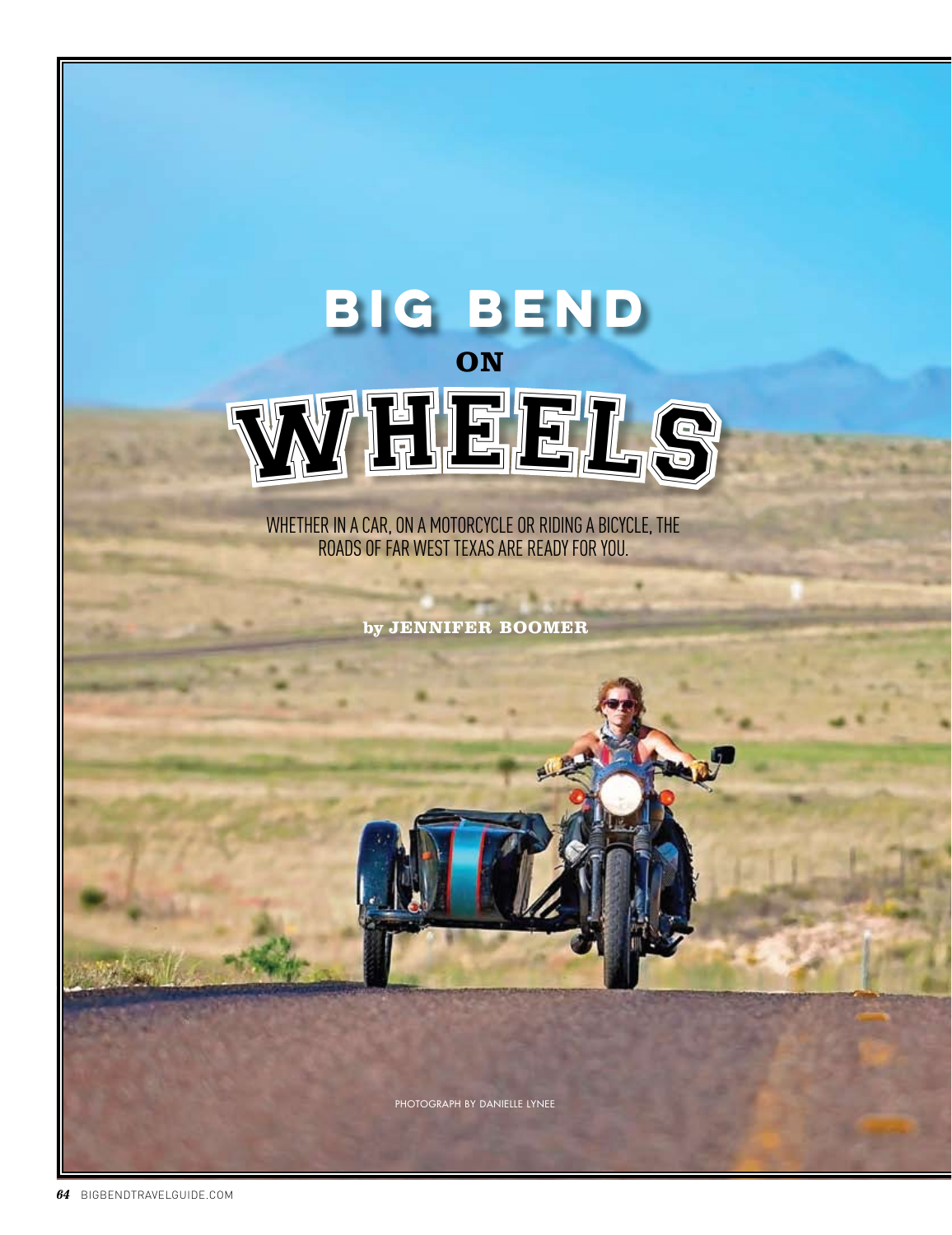



**BIG BEND NATIONAL PARK** and the surrounding areas display the unaltered beauty of Texas more than any other part of the state. Home to some of the most breathtaking vistas the state has to offer, it's a land of few roads, few people, but all the while, full of adventure. Whether you prefer to travel by bicycle, car or motorcycle, we've compiled a guide to help you explore the back roads of Far West Texas, discovering the secret gems of the state and ensuring you'll make the most of your trip to Texas' greatest treasure.

# **Pinto Canyon Road**

Pinto Canyon Road (FM 2810 and FM 170) lies southwest of Marfa between the Chinati Mountains and the southern end of the Sierra Vieja in Presidio County. The 52-mile (84 Kilometers) winding road has a creek flowing to the Rio Grande. Many visitors to Big Bend have never

heard of, much less drive down Pinto Canyon Road. If you are looking for a true West Texas experience, Pinto Canyon Road is your ticket to getting there. With views of Chinati Peak (elevation 7,728 ft.) this winding road full of potholes and large rocks will surely not disappoint. Extending from Marfa to Ruidosa, three-fifths of the road is maintained by the Texas Department of Transportation (TxDOT) while the remaining part of the road is unpaved and infrequently maintained. We strongly recommend a four wheel drive vehicle, and if you get stuck or break down, be mindful that there are few passers by and rare cell phone service.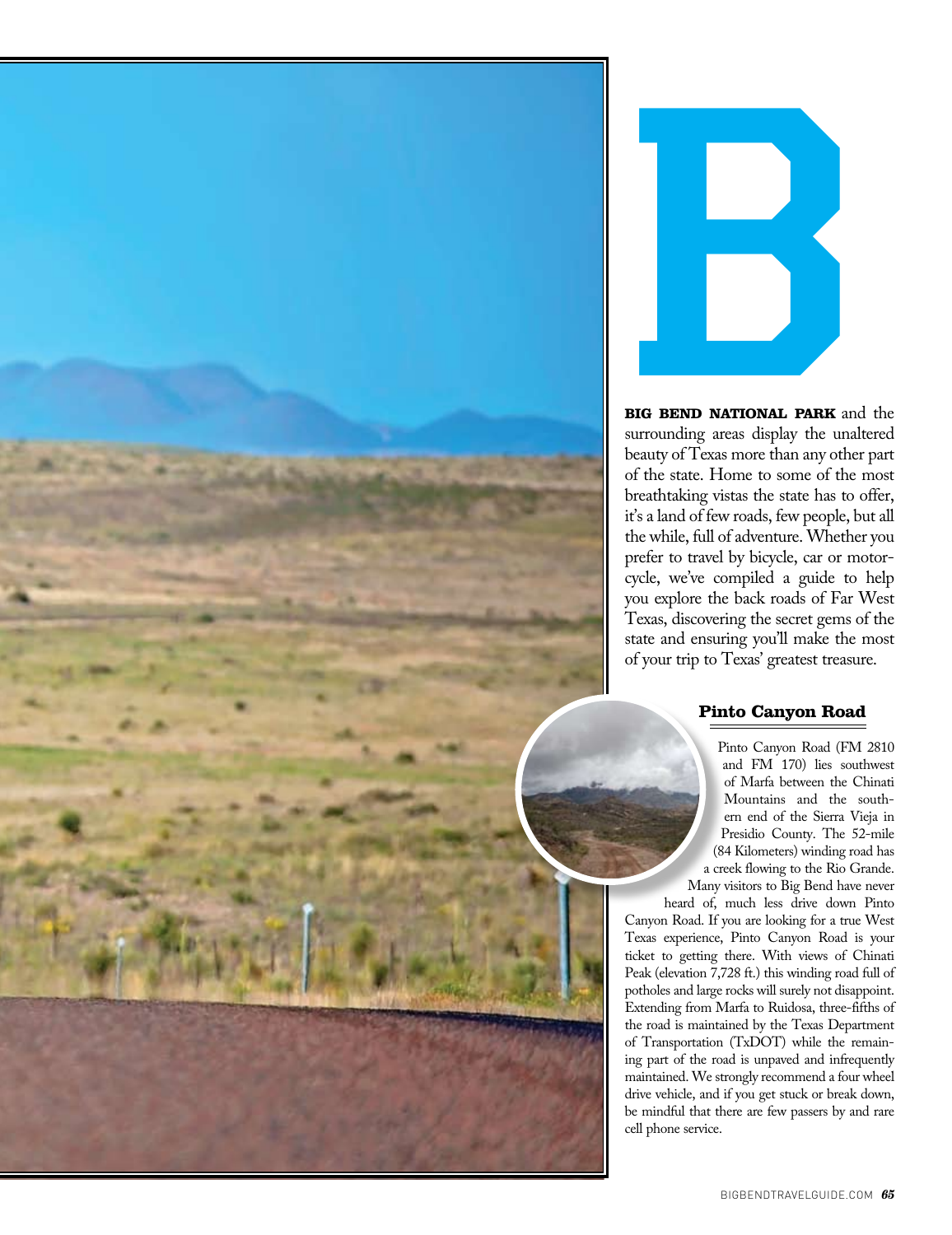### **River Road**

The River Road, the world-famous 67-mile (108 kilometers) stretch between Presidio and Study Butte, is an adventurous road alongside the Rio Grande where the West Texas sky seems bigger and the landscape even grander. Anytime of year makes for a terrific day-long adventure on the River Road, however the spring (through April), and to a lesser extent the fall, offer blooming wildflowers — bluebonnets (February into March), mustards, yucca, ocotillo among others. As you drive this stretch of road, you catch glimpses of the muddy Rio Grande. On your drive, make sure to stop at the top of Big Hill for a spectacular view. The view looks east to the Chisos and west into Colorado Canyon. The canyon below is called locally Dark Canyon. As the road continues on, you'll also pass a the Contrabando movie set which makes a great place to get your feet wet in the cooling Rio Grande. For those intrepid hikers, make sure to stop at Closed Canyon Trail, located almost exactly halfway between Presidio and Terlingua, in Big Bend Ranch State Park. The 1.4 mile round-trip hike takes you inside a canyon full of smooth rock with bars of small gravel and tinajas (small basins or pools carved in hard rock by erosion). The canyon takes you to the Rio Grande, though you'll need rappelling gear to descend. Primitive roadside campsites (permit required) located along the road, allow for extended exploration. For campsite reservations call the Big Bend Ranch State Park reservation line at (512) 389-8919.

### **Fort Davis Scenic Loop**

The Fort Davis Scenic Loop is a goal for many of Texas' best cyclists. With a starting elevation of just over 5,000 feet to a peak of 6,260 feet, the 74-mile ride takes riders past the famed McDonald Observatory and through the charming community of Fort Davis. Total elevation gain of 3,146 feet makes this one of the most challenging and scenic rides in the state. But no matter if you plan drive or ride the loop, you will not be disappointed, as it cuts through open plains of blond grasses and past the occasional group of pronghorn antelope.

# **Big Bend National Park**

Comprised of 1,252 square miles of land, Big Bend National Park is larger than the state of Rhode Island. It is the most biologically diverse park, with more species of plants, birds, bats, butterflies and reptiles, than any other U.S. national park. Although visitors usually spend a few days driving or biking through its rugged mountain scenery, you could easily spend much more time exploring this vast park. One of the truly unique features of Big Bend National Park is the extensive network of roads. With over 100 miles of pavement to explore, and another 150 miles of dirt roads, you will surely not be disappointed. Just be sure to check all road conditions at a ranger station before heading out on your adventure.

## **Ross Maxwell Scenic Drive**

The Ross Maxwell Scenic Drive is one of those unforgettable stretches of road that unfolds before you in a series of winding turns and breathtaking vistas. This 30 mile stretch (48 kilometers) leads to the Castolon Historic District, and another 6 miles will get you to Santa Elena Canyon. An impressive short walk (a little more than a mile in length round trip) can be taken into the canyon. Named after Big Bend National Park's first superintendent, the road showcases some of the historic and geologic features that Far West Texas is famous for. Make sure to stop at the Sotol Vista Overlook, high above the desert floor you'll be able to scan the western side of the park and catch a glimpse of the majestic Santa Elena Canyon in the distance. From the Mule Ears Overlook you'll take in the distant twin peaks. If you're up for more hiking take the trail from the parking area that ends at a refreshing desert spring.

## **Old Maverick Road**

The Old Maverick Road runs between Maverick Junction and Santa Elena Canyon, creating the perfect place to see the western view of the Chisos. Passing along the Terlingua Creek badlands on the west side of the park, this 14 mile (22 kilometers) dirt road has a number of historic sites along its way as you gradually descend to the Rio Grande and Santa Elena. The Maverick is recommended for higher clearance vehicles, as this road tends to be rough and washboarded. This road is subject to high water and flooding following rainstorms. If you plan to ride your bicycle on this road, take note that it is easiest from north to south.

## **Old Ore Road**

Old Ore Road is a 26 mile (42 kilometers) unpaved road that offers scenic views, but is more suited for four-wheel-drive vehicles or mountain biking. If driving, the north to south route is recommended. All of the road's climbs are very rocky with a fair amount of washouts. Used in the early 1900s to transport ore from Mexican mines to the railroad station at Marathon, the Old Ore Road generally follows the route used by mule and pack trains a century ago. The road has excellent views of the Chisos Mountains across the Tornillo Creek drainage to the west. Ernst Tinaja,  $\frac{8}{8}$  five miles from the southern end of the road, is a popular destination. five miles from the southern end of the road, is a popular destination.

**Rio Grande Facts**



North America. It runs for 1800 miles, and begins in Colorado and ends in the Gulf of Mexico in Texas. In 1978, over 200 miles of the Rio Grande in Big Bend was designated by Congress into the National Wild and Scenic River System in order to preserve the river's outstanding natural, cultural and recreational val-

The Rio Grande is the 22nd longest river

u e s for future generations.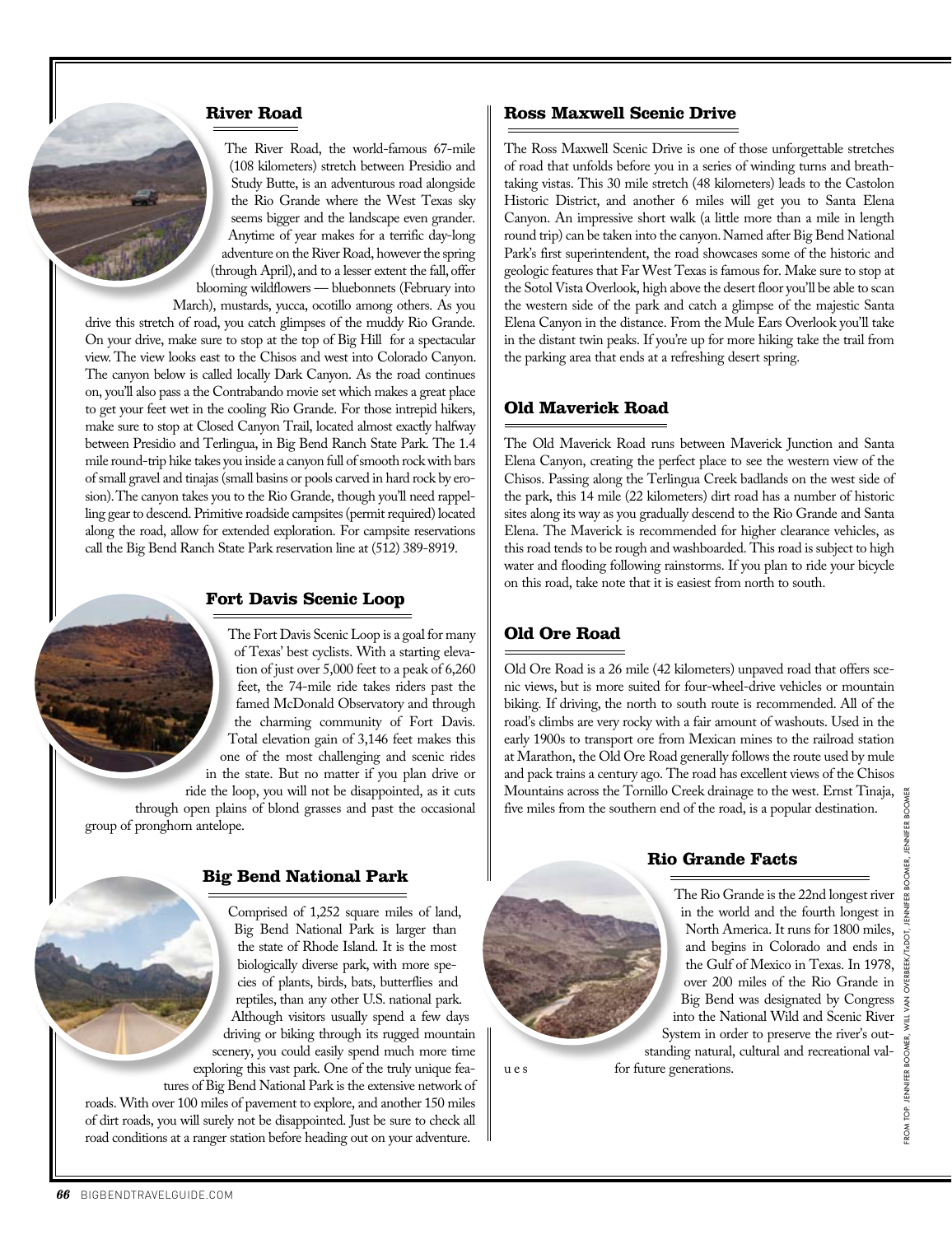